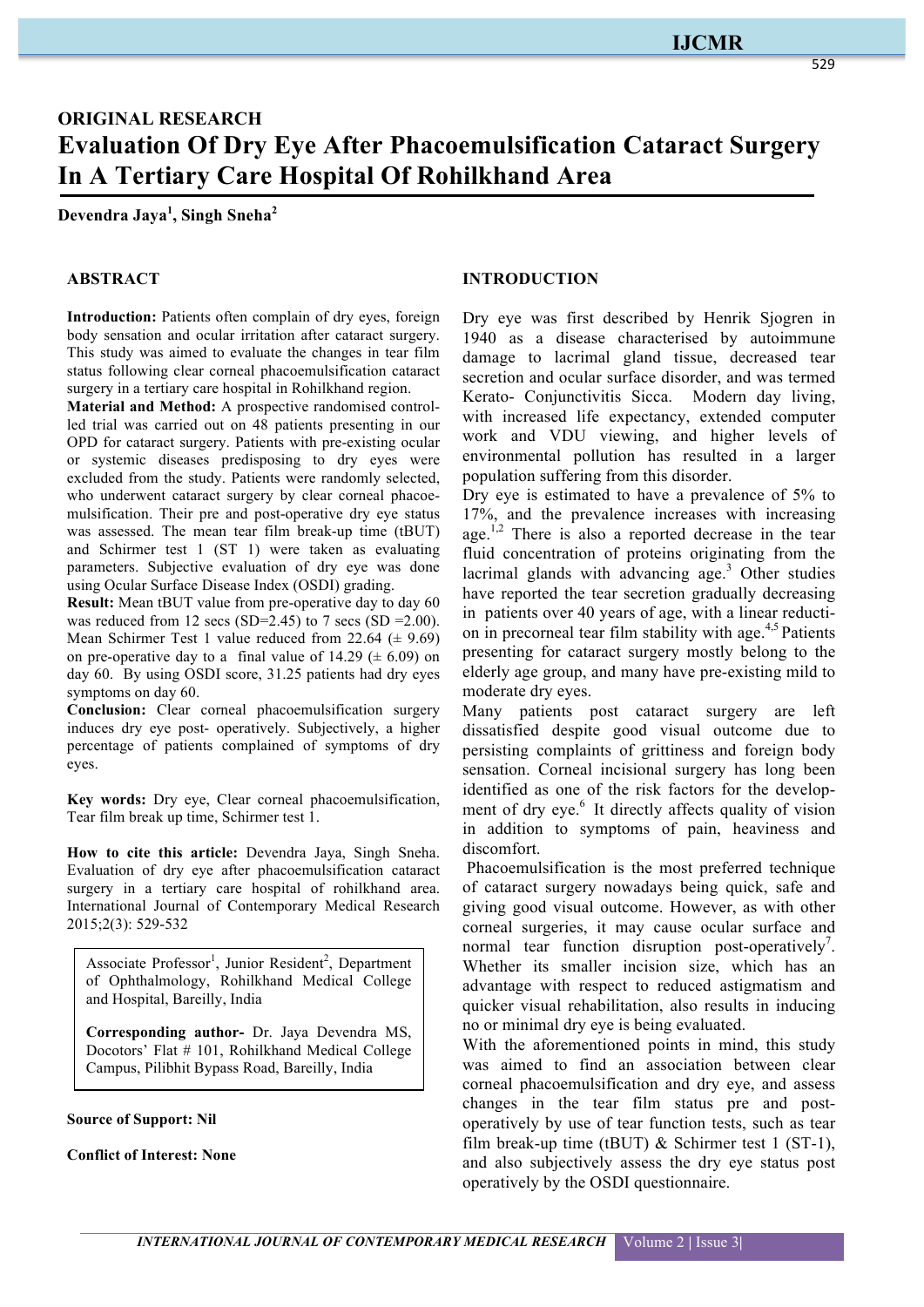## **MATERIAL AND METHOD**

This was a prospective randomized clinical study planned for patients undergoing phacoemulsification cataract surgery in the Department of Ophthalmology at Rohilkhand Medical College Hospital. 52 patients of cataract above 40 years of age presenting in the OPD were selected by simple random sampling. Patients with pre-existing dry eyes or any other ocular diseases or ocular injury were excluded from the study. Patients having systemic diseases predisposing to dry eyes like diabetes mellitus, rheumatoid arthritis, Sjögren's syndrome, sarcoidosis, HIV, thyroid disorder, SLE were also excluded. Patients having undergone ocular surgery or on topical lubricants during previous 6 months were also rejected.

An informed consent was taken from all the patients. Study was approved by institutional ethical board.

All selected Patients were evaluated for dry eye status one day prior to cataract surgery (day 0) by using tBUT and ST 1.

Number of patients who underwent phacoemulsification were 52, but 4 patients did not complete the follow up schedule, therefore data was analysed for 48 patients (n=48). All the patients were operated by same surgeon using 2.8mm clear corneal phaco incision and a foldable intraocular lens was implanted. All surgeries were incident free.

The tBUT and ST 1 were repeated on all patients to assess the tear film status & tear secretion on postoperative days 7, 14, 30 & 60.

The Tear film break-up time was performed using a commercially available fluorescein strip moistened with sterile non-preserved saline & inserting in the inferior tarsal conjunctiva. The subject was instructed to blink 3 times, and then look straight without any blink. Tear film was observed on a slit lamp using cobalt blue filter under broad beam. The interval between the last blink and the appearance of the first corneal dry spot was recorded in seconds with a stop watch. This procedure was repeated 3 times and the mean value was taken for analysis. A tBUT value less than 10 seconds was taken as abnormal.

The Schirmer Test 1 was performed using standardized Whatmann filter paper (no.41) which is 5mm wide & 35mm in length. It was folded from the edge and placed in the lateral third of the lower eyelid. Eye was kept open and upwardly fixated with allowance for blinking. The distance of strip moistened from fold to the distal end of wetting on the strip was recorded after 5 min. A reading of less than 10 mm was considered abnormal.

All the tests were carried out under optimum environmental conditions to preclude any other effect on tear film status by temperature, humidity, and light or air movement.

The subjective evaluation of patients' dry eye status was done on day 60, based on the OSDI questionnaire. The severity of dry eye status was evaluated for each patient employing the clinical parameters of tBUT and ST-1 along with the subjective scores as illustrated in OSDI questionnaire.

### **STATISTICAL ANALYSIS**

SPSS verison 21 was used to generate graphs. Discriptive statistics was used to generate results.

### **RESULT**

The study included a total of 52 patients who underwent phacoemulsification cataract surgery. The data was analysed for 48 patients as 4 patients did not complete the follow up schedule.

Of these 24 (50%) patients were males  $\&$  24 (50%) patients were females. Age range was 42-65 years. The mean age was 52.64 years.

The mean tear film break-up time on day 0 (preoperatively) was 12 seconds (sd=2.45sec). The mean tBUT showed a progressive decline from preoperative levels up to day 30, with a plateau effect thereafter. The mean tBUT on day 60 was 7 seconds (sd=2.00secs). The *P value* calculated by using the *paired t test* was significantly low ( $p = \le 0.0001$ ).

The Schirmer test 1 values revealed similar falling tear film parameters. The mean ST 1 value on day 0 was  $22.64(\pm 9.69)$ . It declined from day 7 onwards to a final value of 14.29 ( $\pm$  6.09) on day 60. There was a statistically significant change ( $p=$  <0.0001) in ST-I values from the pre-operative level noticed from day 7 onwards and lowest around day 60, The fall in ST-1 values were steeper in the initial month and seemed to plateau from day 30.

On a subjective basis, utilising the OSDI questionnaire, 15 out of 48 patients (31.25%) were found to have symptoms of dry eye on day 60. Of these, 8 patients (16.66%) showed mild dry eye symptoms, 4 patients  $(8.33\%)$  showed moderate & 3 patients (6.25%) showed severe degree of dry eye symptoms. 33 patients (68.75%) showed no symptoms of dry eye.

### **DISCUSSION**

Cataract surgery results are focussed on improving the visual outcome; the post-operative complaints of grittiness, foreign body sensation and dry eyes often receive less importance. While post-operative patients of corneal refractive surgery are aggressively treated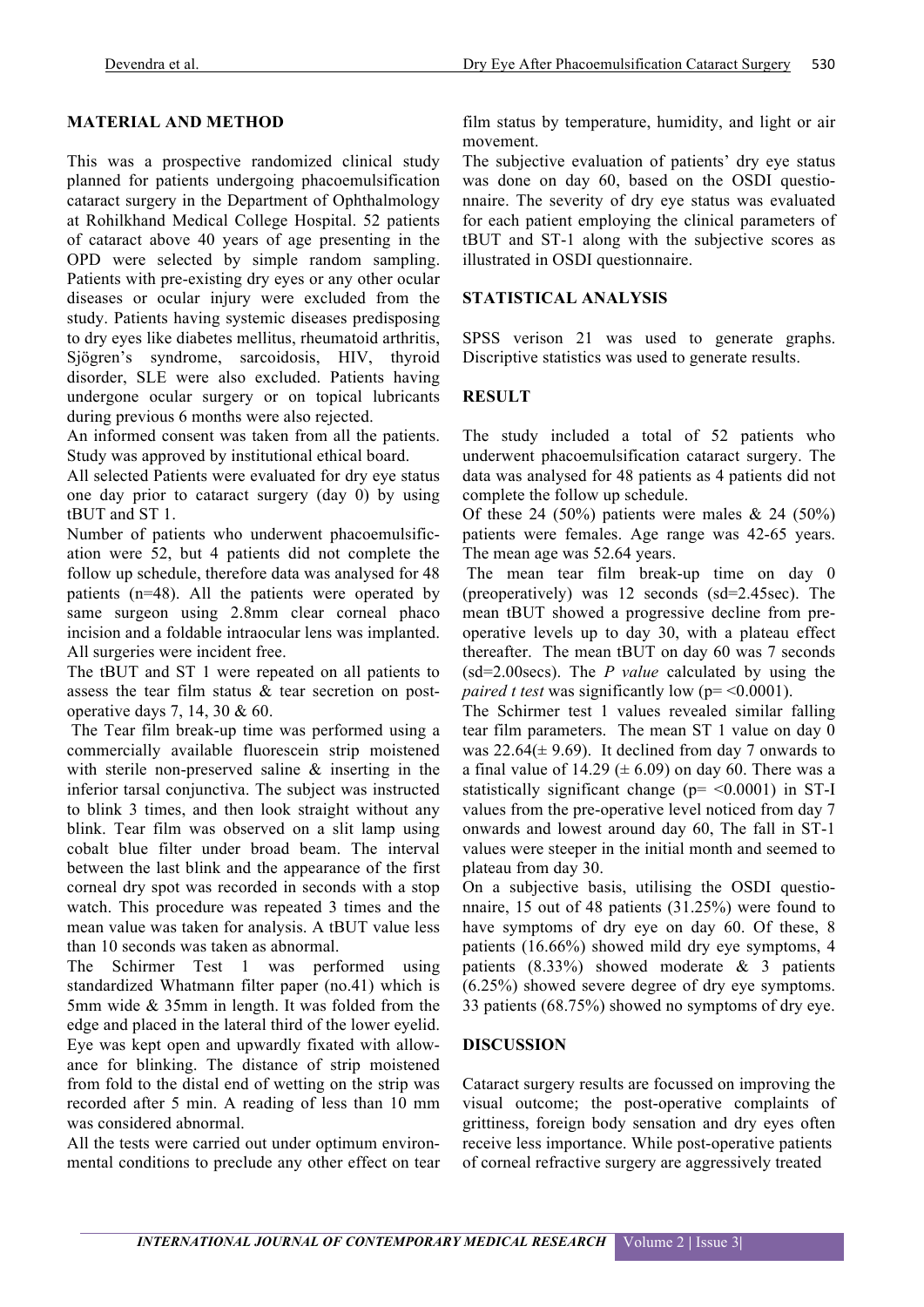

**Graph- 1:** Graphical analysis of mean tBUT values from day 0 to day 60



**Graph- 2:** Graphical analysis of mean ST 1 values from day 0 to day 60

for dry eyes<sup>8,9</sup> doing the same for cataract surgery patients is far less common, even though these patients by virtue of being older, have a higher incidence of confounding factors for dry eye like systemic disease and age related dry eye. The Age Related Dry Eye (ARDE) is a well-recognized primary disease entity, seen with increasing age in normal population where an increase in ductal pathology is said to promote lacrimal gland dysfunction due to its obstructive effect.<sup>10</sup>

In addition it is known that any corneal incisional ocular surgery induces dry eye by multiple factors like cutting of corneal nerves, effect of microscope light, inflammation, ocular surface distortion, and effect of preservatives in eye drops used postoperatively.<sup>11-15</sup>

Phacoemulsification has a small incision size of around 2.8mm, but adding the smaller side port incisions will give us a total arc length of around 4mm. Only a few studies show analysis of phacoemulsification induced ocular dryness  $16$ . This study was aimed to fill this lacuna and find out if patients undergoing clear corneal phacoemulsification showed significant changes in their tear film status and significant subjective morbidity with regards to dry eye post-operatively.

In this study diagnostic tests of tear film break up time (tBUT) and Schirmer test 1 (ST-1) and subjective analysis through OSDI questionnaire have been included as the evaluating clinical parameters, keeping in view of their ease, economy and acceptability to patients in routine clinical setting. All the patients

were above the age group of 40 years (Range  $=$  40-70years) since cataract is essentially a geriatric disorder and dry eye a significant cause of ocular discomfort in this age group.

Graphical analysis of tBUT values [ Graph 1] showed a plateau effect evident from day 30 onwards. The final tBUT level in this group was also significantly low ( $p = \langle 0.0001 \rangle$  as compared to pre-operative. This finding is similar to a study in Korea that documented a poorer tear film status (tBUT levels) post operatively following phacoemulsification surgery.<sup>17</sup> However a similar study done by Gharaee et al did not find any change in tBUT values following a temporal clear corneal phacoemulsification surgery. <sup>7</sup> Some studies have also highlighted the relationship of dry eye with size  $\&$  site of incision, groove verses linear pattern of incision and microscopic light exposure time. 18

Analysis of ST-1 values revealed a falling tear film parameter very similar to tBUT pattern [ Graph 2]. There was a statistically significant change  $(p=$ <0.0001) in ST-I values from the pre-operative level, noticed from day 7 onwards and peaking around day 60. The fall in ST-I values were steeper in the initial month and seemed to plateau from day 30. Similar findings were observed in independent studies by Gharaee et al.<sup>7</sup> Cho et al.<sup>17</sup> and Liu et al.<sup>19</sup> These investiga- tors have observed similar pattern with respect to other dry eye parameters of 'Tear meniscus height' (TMH) and Corneal fluorescein staining pattern.

A linear correlation between dry eye parameters and subjective scores could not be established. This confirms earlier reports that OSDI score does not co relate with objective clinical measures of dry eye.<sup>20</sup> Many reports have cited a poorer subjective response among operated patients for months despite an improvement in tBUT & ST-1 values. Our observations indicate a significant number of patients, 31% patients being symptomatic for dry eye 2 months after surgery. Lowest level of both tBUT & ST-1 were recorded at day-60. It was thus inferred that cataract surgeries affect both tear film stability and tear quantity.

### **CONCLUSION**

Phacoemulsification cataract surgery causes dry eye post-operatively. Parameters like tear film break up time and Schirmer test continue to show tear film dysfuntion till two months after cataract surgery. A significant number of patients display dry eye symptoms post operatively. Tear supplements and lubricants should be made a component of post cataract surgery drug regimen, customised according